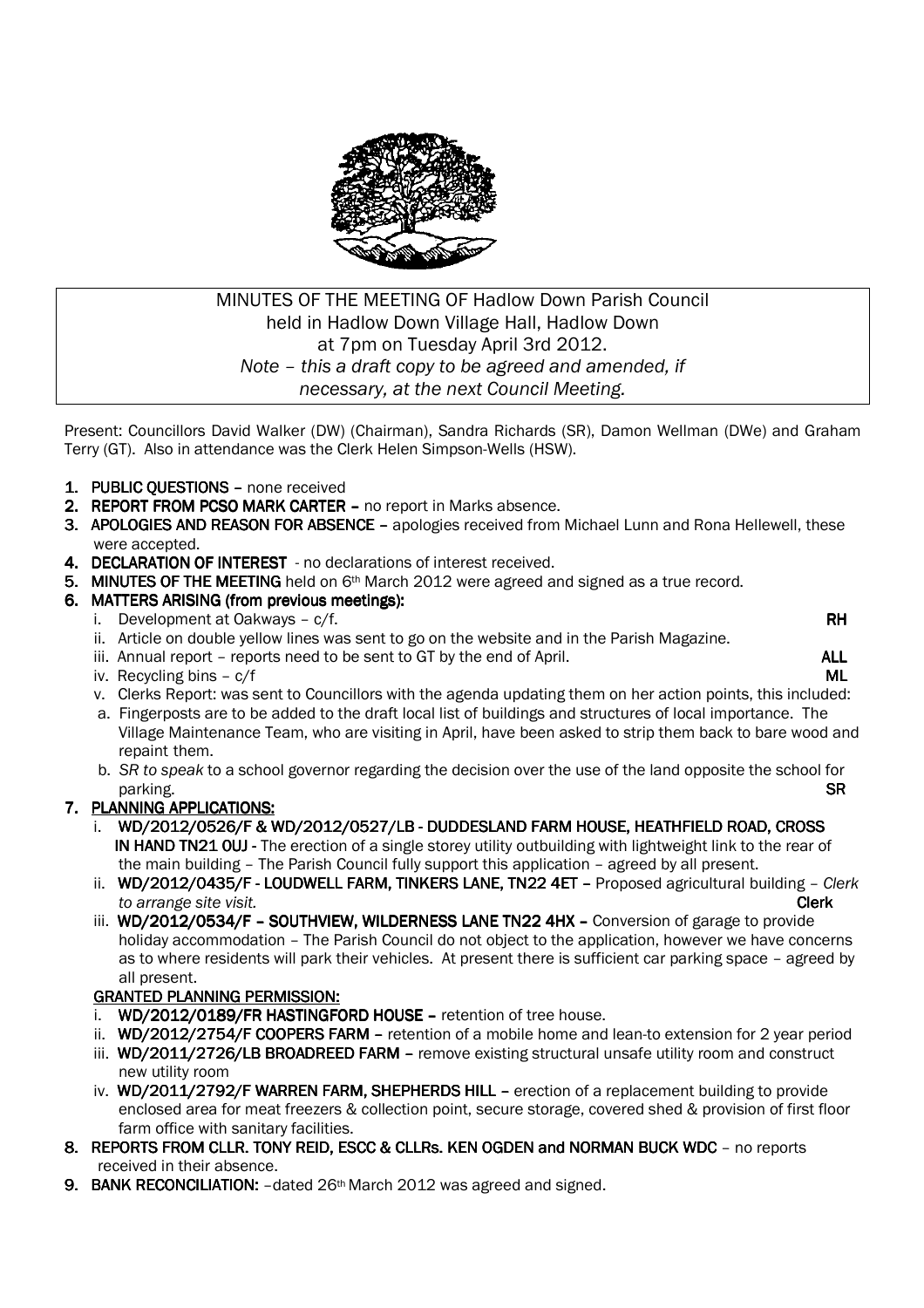### 10. OTHER FINANCE MATTERS -

 i. Barclays have not upheld the Parish Council's (PC) complaint over the missing documentation, however they have offered £200 in full and final settlement of the complaint. A discussion was held on whether to accept the offer or whether to refer the matter to the Financial Ombudsman Service. It was agreed to accept the offer, confirmation signed by bank signatories.

- 11. REVIEW OF 2011/12 INCOME AND EXPENDITURE the Clerk had previously sent Councillors a breakdown of the income and expenditure for the 2011/12 financial year. £6900 has been transferred to reserves, it was agreed to put £2000 of this into fingerpost costs earmarked reserves, £1000 into property maintenance earmarked reserves, £900 into unearmarked reserves and £3000 into a new Community Plan earmarked reserve fund.
- 12. NEW COMMUNITY CENTRE SR updated the PC on the recent meeting with the solicitor from Hedleys, representatives from AirS, the Village Hall and Community Centre committees. *GT to visit the record office to see if he can obtain further documentation. The Clerk will then liaise with the Solicitor in order that title can be registered.* GT/Clerk GT/Clerk GT/Clerk GT/Clerk GT/Clerk GT/Clerk GT/Clerk GT/Clerk GT/Clerk GT/Clerk

The Clerk will liaise with ML regarding a new lease for the playing field entrance. **Clerk Clerk**  Janet Tourell has confirmed to the Clerk that at the next Village Hall committee meeting they will confirm the management trustees.

- 13. PARISH ASSEMBLY arrangements for the Parish Assembly were discussed.
- 14. PLAYING FIELD DRAINAGE  $c/f$ .
- 15. CAB FUEL POVERTY WORKER SR confirmed that the CAB have a free service where a fuel poverty worker can visit people's homes and can also undertake talks for organisations.
- 16. FLAGPOLE ON PLAY AREA GT confirmed that the Playing Field committee would like to put up a flagpole at the entrance to the Playing Field. The PC agreed to this request.
- 17. BUS SERVICES the bus stop signs are due to installed next week, the bus times will be displayed on them. The 196 Countryliner service stopped from 18th March 2012*. Councillors to inform the Clerk and SR when the signs go up in order that an article can go on the website.* ALL Of the remaining services there is unlikely to be any funding for a bus shelter from the providers. The Clerk has spoken to Wilderness Wood about the possibility of them building a shelter, although other quotes would also need to be obtained. A discussion was held on the possibility of installing a bus shelter and on the planning permission required, *DWe to investigate further.* **DWe DWe DWe DWe**
- 18. FINGERPOST AGREEMENT GT had studied the agreement from Highways and recommended to the PC that they don't sign up for it at this stage. Agreed by all. The Clerk advised that the agreement will be raised at the WDALC meeting. She has also liaised with other Clerks and there is concern that parishes and towns will be asked to contribute more financially.
- 19. SLR MEETING SR updated the PC on the recent SLR meeting. Highways have agreed to commence the Hadlow Down parking review in July when they will consider the extension of the double yellow lines in School Lane. Speed recording in School Lane should be completed in June and the re-siting and installation of new speed signs in School Lane should be done by July.

 It was raised that the speed signs in Wilderness Lane have been turned round, *Clerk to contact Highways steward.* **Clerk** 

20. NEWSLETTER – it was agreed that the following topics would appear in the next newsletter: Localism; fingerposts; burial ground; typical Parish Council meeting. It was felt that the newsletter should be colour on both sides.

## 21. REPORTS FROM COUNCILLORS (COUNCIL MATTERS AND OUTSIDE BODIES):

i. Cllr. Graham Terry – Burial Ground, Village Hall, Playing Field, New Community Centre and SLR – GT will be attending the next school assembly about the tree planting. GT and DW to prepare the ground and ensure that it is safe prior to planting. Planting on 25th April, *Clerk to contact press to attend.* Clerk GT advised that the gate at the playing field had been broken and needs replacing, the Playing Field committee will arrange for a new gate to be installed. *GT will also highlight the problem with the tunnel, that was identified in the recent risk assessment, to the committee*. GT

### 22. CLERK'S MATTERS:

- i. Hours were agreed and signed. GT highlighted that the Clerks appraisal was overdue. SR thanked the Clerk for all her work in preparation for the meeting with the solicitor.
- ii. Correspondence had been received regarding the cars for sale on the A272, this has been raised with WDC who are investigating.
- iii. Correspondence had been received regarding the PC setting up a village email contact list*, Clerk to respond* that the PC wishes to support the website editor who already has a list and therefore they do not feel it is necessary for them to also set up a list. Clerk Clerk Clerk Clerk Clerk Clerk Clerk Clerk Clerk